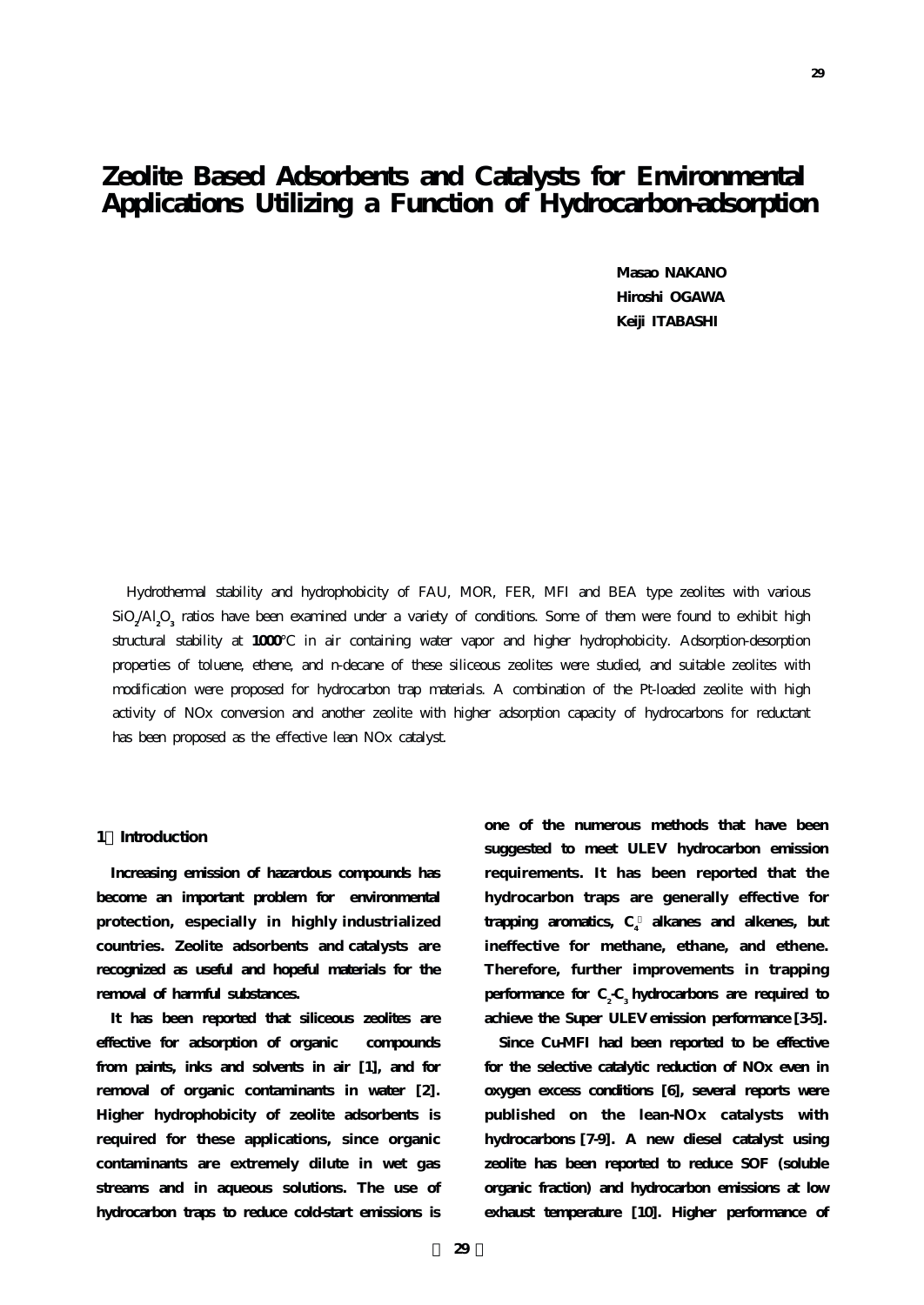**NOx conversion may be expected by enhancing the function of zeolites in adsorption and cracking of hydrocarbon.**

**In this paper, we report useful hydrocarbon trap materials and lean-NOx catalysts based on some siliceous zeolites which have high hydrophobicity, hydrothermal stability and excellent adsorptiondesorption properties for organic molecules even in the presence of water.**

#### **2.Experimental**

**Commercially available zeolites (Tosoh Corp.) and some zeolites prepared in a laboratory scale were used in this study. "Fresh samples" were calcined in dry air at 500℃ for 1h, and "aged samples"** were treated in air containing 10 water at a **prescribed temperature for 5h. Hydrothermal stability was evaluated by the measurement of surface area and XRD crystallinity before and after the hydrothermal treatment. The surface area was** measured by BET one-point method of N<sub>2</sub>. **Hydrophobicity was indicated by the adsorbed** amounts of H<sub>2</sub>O and benzene. The adsorbed **amount of H2 O was measured by TG analysis using each fresh sample hydrated in relative humidity of 80% at 25℃. The adsorbed amount of benzene** was obtained from the adsorption isotherm at 25 **by gravimetric method.**

**Adsorption-desorption properties of hydrocarbons were measured by temperature programmed desorption (TPD) method. Samples were pretreated at 500℃ for 1h under the stream of dry air. Hydrocarbon adsorption was carried out at room temperature by flowing a model gas containing a prescribed amount of hydrocarbon and 3% water, then, the hydrocarbon in gas phase was removed by flowing air containing 3% water. TPD measurements were carried out from room temperature up to 700℃ at the rate of 10℃/min** under the stream of air containing 3 water, and **effluent gas was monitored by FID and TCD in gas chromatography.**

**Catalytic activities were evaluated in a fixed-bed flow reactor. The gas mixture composed of NO (200pm)**, hydrocarbon (1000ppmC), SO<sub>2</sub> (25ppm),  $O_2$  (10 ),  $H_2$ <sup>O</sup> (7 ), and  $N_2$  as a balancing gas was passed through the catalyst at  $120,000$ h<sup>1</sup> of GHSV.  $\mathrm{C_{3}H_{6}^{\phantom{1}}}$  or  $\mathrm{nC_{10}H_{22}^{\phantom{1}}}$  was used as a reactant **hydrocarbon. The reactants and products were analyzed by an on-line gas chromatograph and a chemiluminescence NOx meter.**

**3.Results and discussion**

# **3.1. Hydrothermal stability and hydrophobicity of siliceous zeolites**

**Measured values of surface area before and after**

| Structure  | $SiO_2/Al_2O_3$ | BET surface area $[m^2/g]^3$ Adsorbed amount wt |     |     |       |         |                       |       |
|------------|-----------------|-------------------------------------------------|-----|-----|-------|---------|-----------------------|-------|
| Code       | ratio           | After aging<br>Fresh                            |     |     | Fresh |         | Noteb                 |       |
|            |                 |                                                 | 850 | 900 | 1000  | $H_2Op$ | Benzene <sup>c)</sup> |       |
| <b>FAU</b> | 14              | 540                                             | 540 | 500 | 350   | 59      | 17.6                  | D     |
|            | 108             | 640                                             | 590 | 570 | 420   | 43      | 189                   | D     |
|            | 260             | 670                                             | 630 | 630 | 580   | 36      | 192                   | D     |
| <b>MOR</b> | 26              | 440                                             | 360 | 330 | 20    | 144     | 95                    | D     |
|            | 220             | 450                                             | 390 | 380 | 330   | 88      | 96                    | D     |
| <b>FER</b> | 17              | 300                                             | 280 | 270 | 160   | 106     | 1.5                   | S     |
|            | 67              | 330                                             | 320 | 310 | 290   | 69      | 1.5                   | $S^*$ |
|            | 93              | 290                                             | 300 | 300 | 290   | 42      | 1.5                   | $S^*$ |
| MFI        | 40              | 350                                             | 330 | 320 | 320   | 99      | 91                    | S     |
|            | 390             | 360                                             | 360 | 360 | 350   | 40      | 83                    | S     |
|            | 1900            | 360                                             | 360 | 350 | 350   | 32      | 90                    | S     |
| <b>BEA</b> | 26              | 590                                             | 390 | 250 | 20    | 237     | 188                   | S     |
|            | 37              | 510                                             | 400 | 330 | 10    | 185     | 188                   | S     |
|            | 500             | 470                                             | 450 | 400 | 310   | 160     | 17.5                  | D*    |
|            | 1700            | 460                                             | 480 | 470 | 390   | 10 1    | 190                   | D*    |

**Table1 Surface areas and adsorbed amounts of water and benzene of various H form zeolites**

**a)Fresh ; calcined in dry air at 500℃ for 1h.** 

Aging; treated in air containing 10 of water at a given temperature for 5h. **b** at 20torr, 25

**c)at 10torr, 25℃** 

**d)preparation method ; D : dealuminated, S : synthesized, \* : laboratory scale.**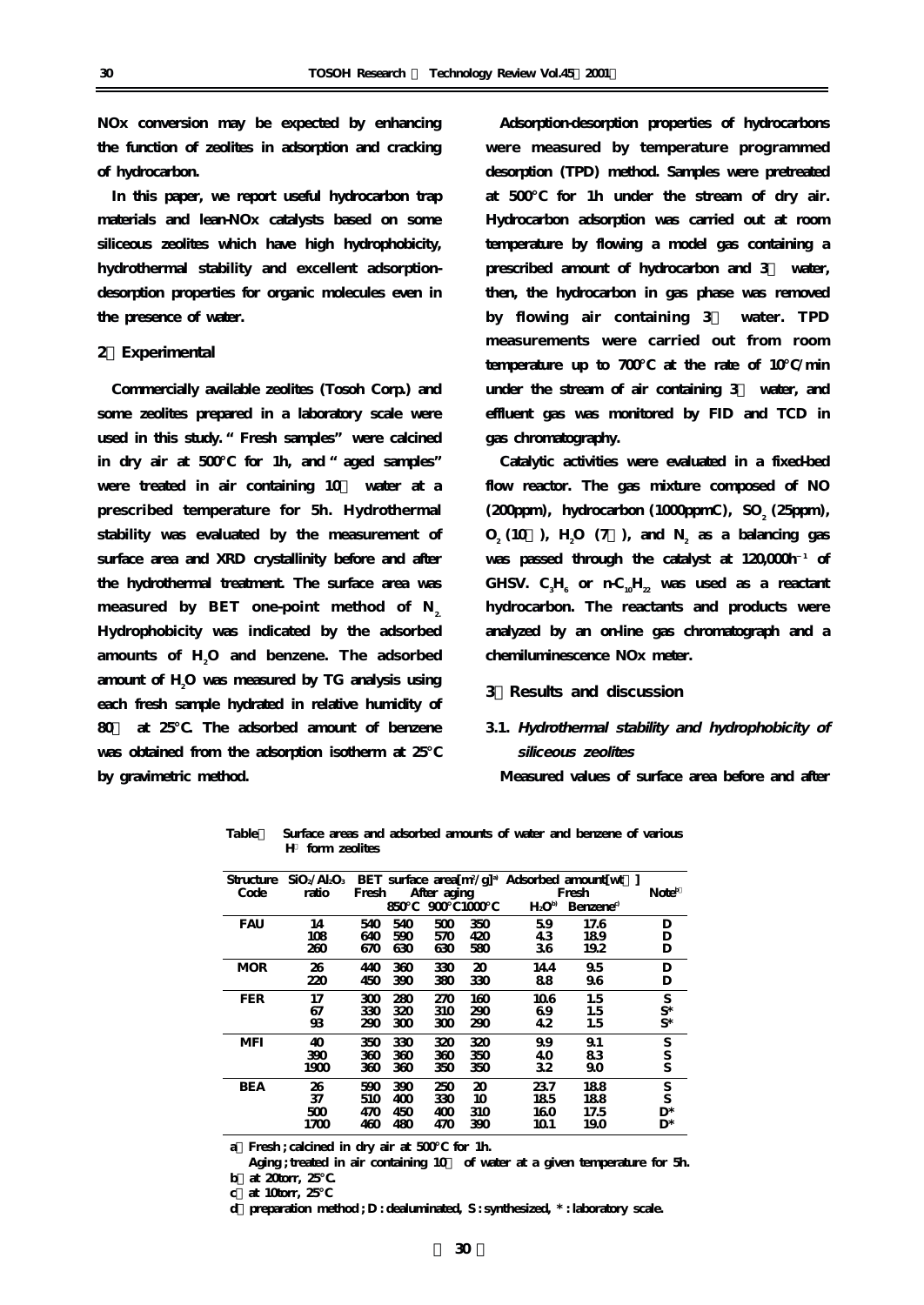**the aging, and adsorbed amounts of water and benzene of each sample are summarized in Table , and illustrated in Fig. 1 and Fig.2. Although the decrease of surface areas after the aging was observed with the increase of aging temperature, those of siliceous FER and MFI were almost maintained even after the treatment at 1000℃. The adsorbed amount of benzene was dependent on the structure of zeolites, but independent of the**



**Fig.1 Hydrothermal stability of various zeolites.**

 $\rm SiO_2/Al_2O_3$  ratio. On the other hand, the amount of **water apparently decreased with increasing**  $\rm SiO_2/Al_2O_3$  ratio in each zeolite. These results show **that hydrothermal stability and hydrophobicity** increase with the increase of  $SiO_2 / Al_2O_3$  ratio.

**It is generally understood that the degradation of zeolitic structure by hydrothermal treatment is attributed to dealumination from the framework, and that structural defects (hydroxyl nests) are**



**Fig.2 Adsorbed amounts of water and benzene of various zeolites.**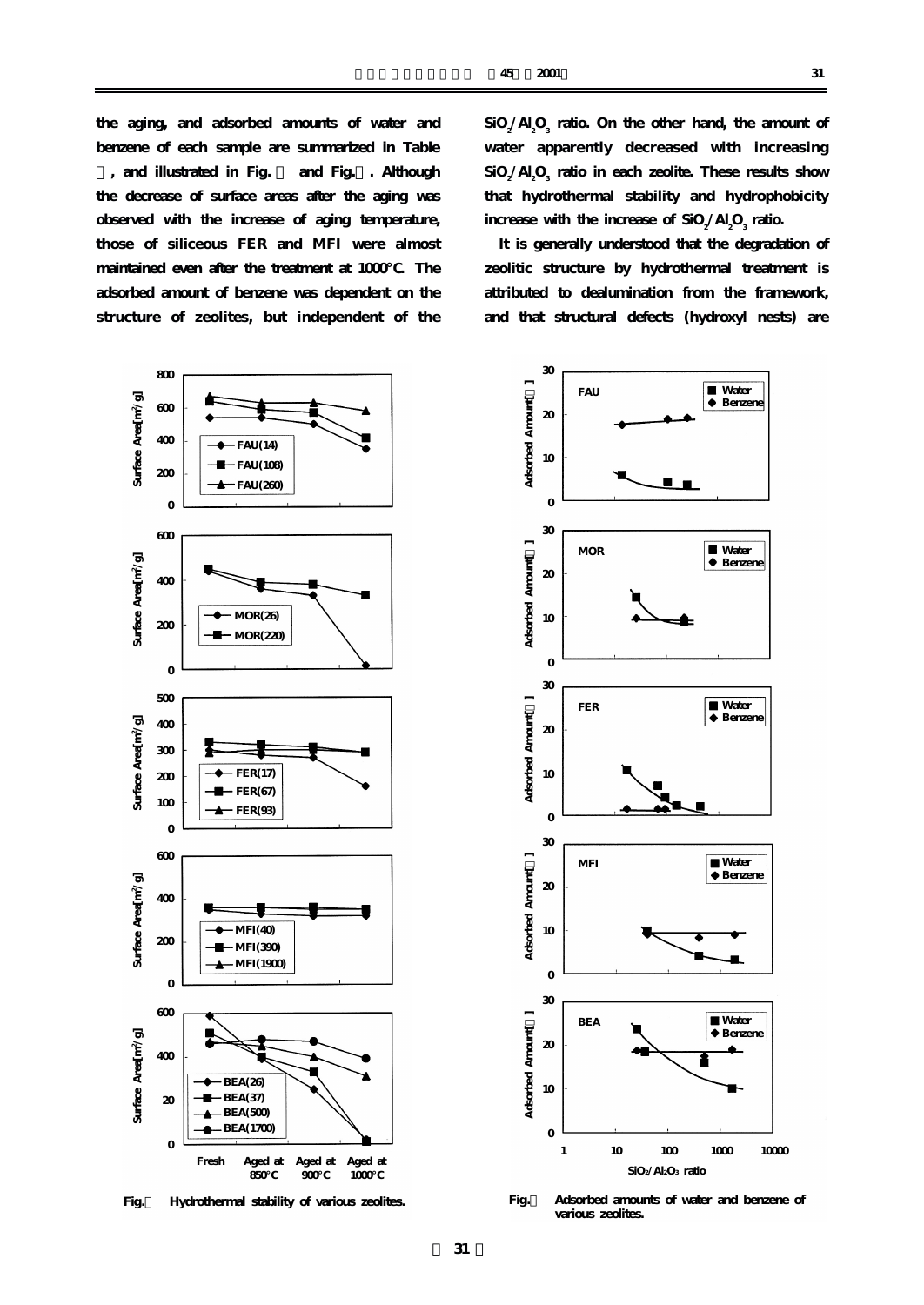**generated. The defects causes structural instability and lowers hydrophobicity. Consequently, the key points of the base materials are to synthesize siliceous zeolites without structural defects and to effectively remove Al atoms from the framework preventing the generation of silanols.**

## **3.2. Adsorption-desorption properties of hydrocarbons**

**There are many kinds of hydrocarbons with different molecular dimensions and properties in automobile exhaust. It is basically important to select a preferred zeolite for each hydrocarbon. In this study, the adsorption-desorption properties of toluene, ethene, and n-decane on various zeolites were investigated by TPD method.**

## **3.2.1 Toluene**

**TPD profiles of toluene on H-MFI(40) and H-MFI(1900) are illustrated in Fig.3A and B. On the fresh sample of H-MFI(40), double peaks of desorbed toluene were detected in the absence of water (Fig.3 A, b). The higher temperature desorption peak was attributed to the adsorbed species at acid sites. However, the corresponding peak was hardly detected in the presence of water (Fig.3A, a). The aged samples of H-MFI(40) showed a single desorption peak of toluene in the presence and absence of water (Fig.3A, c and d). These results indicate that the hydrophobicity is enhanced by the extraction of Al atoms from the framework through the hydrothermal treatment. On the other hand, H-MFI(1900) showed enough adsorption capacity of toluene in all conditions as**

**shown in Fig.3B. Similar results were obtained in H-FAU(260), H-MOR(220), and H-BEA(1700). The maximum temperature of the desorption of these siliceous zeolites was near the boiling point of toluene, 110.6℃. It is easily understood that hydrocarbons with a higher boiling point are adsorbed in channels of siliceous zeolites, and so the acid sites due to framework Al atoms are not necessary. Siliceous zeolites with high hydrophobicity and hydrothermal stability are effective for adsorption of toluene.**

## **3.2.2. Ethene**

**The adsorbed amounts of ethene of various Hzeolites were smaller about three orders of magnitude than those of toluene. It is necessary to promote chemical interaction between hydrocarbon molecules and the surface of zeolites to increase ethene adsorption. The metal loading effect on adsorption of ethene was examined with various metal loaded zeolites, prepared by impregnation with metal nitrate solution and subsequent thermal treatments. The loading amount of impregnated metal component on each zeolite was adjusted to 2wt%. Ag was found to be most effective in** various metal loaded FER(17) as shown in Fig. **[11]. The loading effect of Ag on various zeolites was tested, and siliceous FER showed large adsorption-desorption capacity as shown in Fig.5. The effect of hydrophobicity of FER is clearly shown in TPD profiles as illustrated in Fig.6. The desorbed amount of H2 O decreased while that of**  $\mathrm{C_2H}_4$  increased with increasing  $\mathrm{SiO_2}/\mathrm{Al_2O_3}$  ratio of



**Fig.3 TPD profiles of toluene on (A) H MFI(40) and (B) H-MFI(1900). a : fresh sample with H2O, b ; fresh sample without H2O, c ; aged sample with H2O, d ; aged sample without H2O.**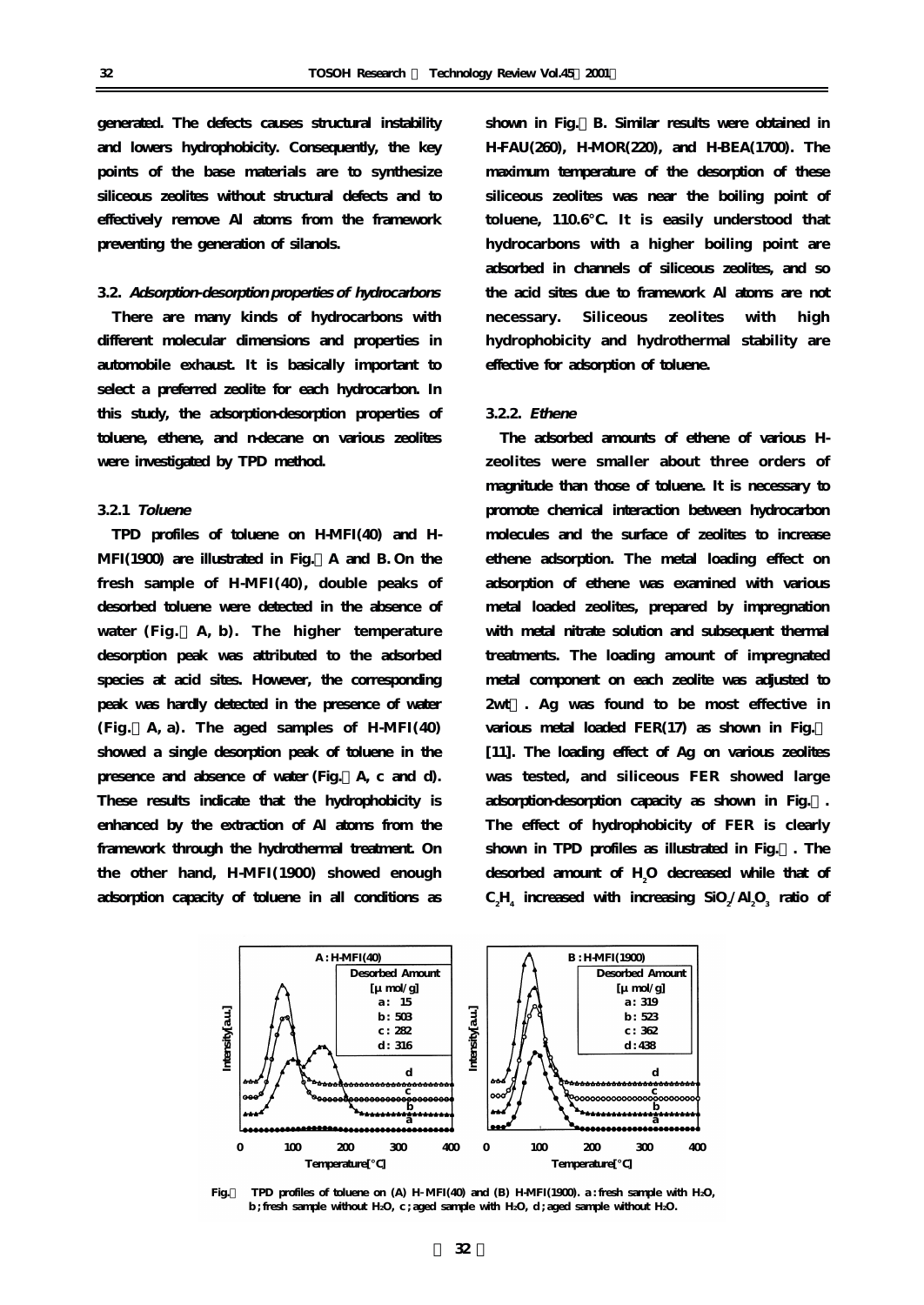**FER. It was confirmed that the hydrophobic zeolite was preferable to adsorb light-hydrocarbons in coexistence of water even in the case of metal loaded zeolites. It is estimated that small pore size of FER is effective to accommodate small hydrocarbon molecules.**

## **3.2.3. n-Decane**

**BEA zeolite showed the largest adsorption**



**Fig.4 Effect of metal loading on the adsorption property of ethene based, on FER(17).** 



**Fig.5 Ag-loading effect of various zeolites.**



Fig. TPD profiles of ( / ) C<sub>2</sub>H<sub>4</sub> and ( / ) H<sub>2</sub>O on  **Ag/FER(17) and Ag/FER(67).** 

capacity of  $nC_0H_2$  in our previous study [12]. TPD **profiles of n-decane and gas chromatograms at the peak temperature on H-BEA(26) are shown in Fig. .** It was measured that  $nC<sub>u</sub>H<sub>2</sub>$  was decomposed  $\text{to}$  lower hydrocarbons, mainly  $\text{C}_{3}\text{H}_{\text{e}^{\prime}}$  in the **desorption processes. Fig.8 shows the effect of**  $\rm SiO_2/Al_2O_3$  ratio of H-BEA on adsorption-desorption **property of n-decane. Adsorbed amounts of ndecane in the absence of water are almost constant. On the other hand, the adsorbed amounts in the presence of water increased with the**  $\frac{1}{2}$  increase of SiO<sub>2</sub>/Al<sub>2</sub>O<sub>3</sub> ratio, because of the increase **of hydrophobicity. The decomposition rate of n-** $\frac{1}{2}$  decreased with increasing  $\frac{1}{2}$   $O_2 / Al_2 O_3$  ratio. **Namely, if the decomposition of hydrocarbons is** desired, BEA zeolites with lower SiO<sub>2</sub>/Al<sub>2</sub>O<sub>3</sub> ratio **can be selected.**

**However, after the aging, the decomposition rate of n-decane of H-BEA(26) decreased as shown in**



**Fig.7 TPD profiles of n-decane and gas chromatograms at the peak temperature on H-BEA(26).** 



**Fig.8 Effect of SiO2/Al2O3 ratio of H-BEA zeolite on**  the adsorption-desorption property of n-C10H<sub>22</sub>.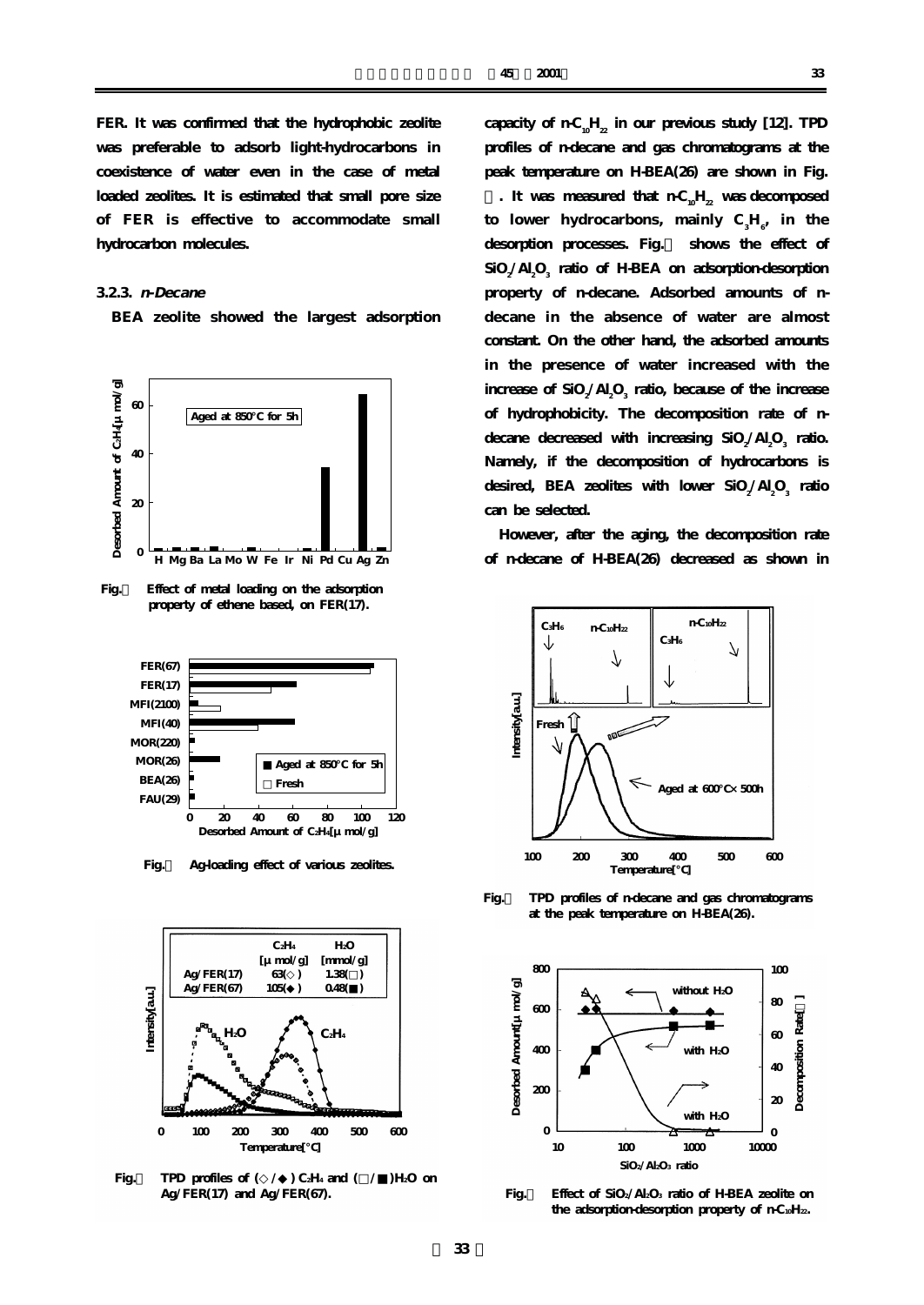**Fig.7. The total amount of desorbed hydrocarbons was almost the same in fresh and aged samples. The shift of the desorption peak to higher temperature in the aged sample is due to the decrease of decomposition because of the decrease of acid sites caused by dealumination through aging. Fig.9 shows the total desorbed amounts and the decomposition rates at the peak** temperature of  $nC_0H_{22}$ . It has been reported that **the acidic properties of zeolites after impregnation with phosphoric acid and subsequent thermal treatment were changed by dealumination, fomation of aluminun phosphates and polyphosphoric acids [13]. The decrease of decomposition rate of H-BEA(37) could be improved by impregnation with**  $(NH)$ <sub>2</sub> $HPO<sub>4</sub>$  and subsequent thermal treatment as shown in  $P/BEA(37)$  in Fig. . It has been **suggested that the acid sites produced by**  $\boldsymbol{\mathrm{im}}$  pregnation with  $(\mathrm{NH}_{4})_{\mathrm{z}}\boldsymbol{\mathrm{H}}\boldsymbol{\mathrm{PO}_{4}}$  and  $\boldsymbol{\mathrm{subsequent}}$ 



Fig. Adsorption-desorption properties of n-C10H<sub>22</sub> on  **various BEA zeolites. Numerals in figure refer**  to the decomposition rates of n-C<sub>10</sub>H<sub>22</sub>.



**Fig.10 Transient NOx conversions on a ; fresh Pt/FER(17), b ; fresh hybrid catalyst and c ; aged hybrid catalyst at 600℃ for 50h. Feed composition : 200ppm NO, 1000pmC** n-C10H<sub>22</sub>, 25ppm SO<sub>2</sub>, 10 O<sub>2</sub>, 7 H2O, **balance N<sub>2</sub>; GHSV=120,000hr**<sup>1</sup>.

**thermal treatment result in the enhanced durability for cracking activity of hydrocarbons.**

# **3.3. Lean-NOx catalyst using adsorbed hydrocarbons on zeolite**

**Lean-NOx catalysts have to possess at least the following two functions, NOx adsorptive-activation and hydrocarbon adsorptive-activation, because NOx is catalytically reduced by hydrocarbons. In our** previous study [14], a Pt-loaded Al<sub>2</sub>O<sub>3</sub> catalyst **showed high durability but low activity, because Al2 O3 adsorbed only small amount of hydrocarbons. The Pt-loaded zeolites generally show higher** conversion of NOx and higher selectivity to  $N_{2}$ , but lower durability than that of Pt-loaded  $AI_2O_3$ . Pt**loaded FER(17) catalyst showed high conversion of** NOx, high selectivity to  $N_{\rm z}$ , and good durability in the case with  $C_{\overline{3}}H_{\overline{6}}$  but low conversion of NOx in the case with  $n-C_{10}H_{22}$ . These results were **attributed to the small pore size of FER. The hybrid catalyst physically mixed with Pt-loaded FER(17) and P/BEA(37) was studied in order to obtain both high activity and high durability with n-C10H22. There were large difference in the NOx** conversion with  $n-C_{10}H_{22}$  between the Pt-loaded **FER(17) catalyst and the hybrid one as shown in Fig.10. The NOx conversion could be improved by mixing with P/BEA(37), which has high adsorption** capacity and cracking activity of  $n-C_0H_{22}$  as **described above.**

#### **4.Conclusion**

**Fundamental properties of some siliceous zeolites were studied, and adsorptive and catalytic properties of those were investigated for environmental applications. Some siliceous zeolites showed high hydrothermal stability even at the** temperature of 850-1000 , and high hydrophobicity. **Hydrocarbons with high boiling point such as toluene and n-decane could be adsorbed in channels of siliceous zeolites and be desorbed around their boiling points. Promoting chemical interactions between the hydrocarbons and the surface of zeolites was effective to adsorb light hydrocarbons with lower boiling point. Ag-loaded**